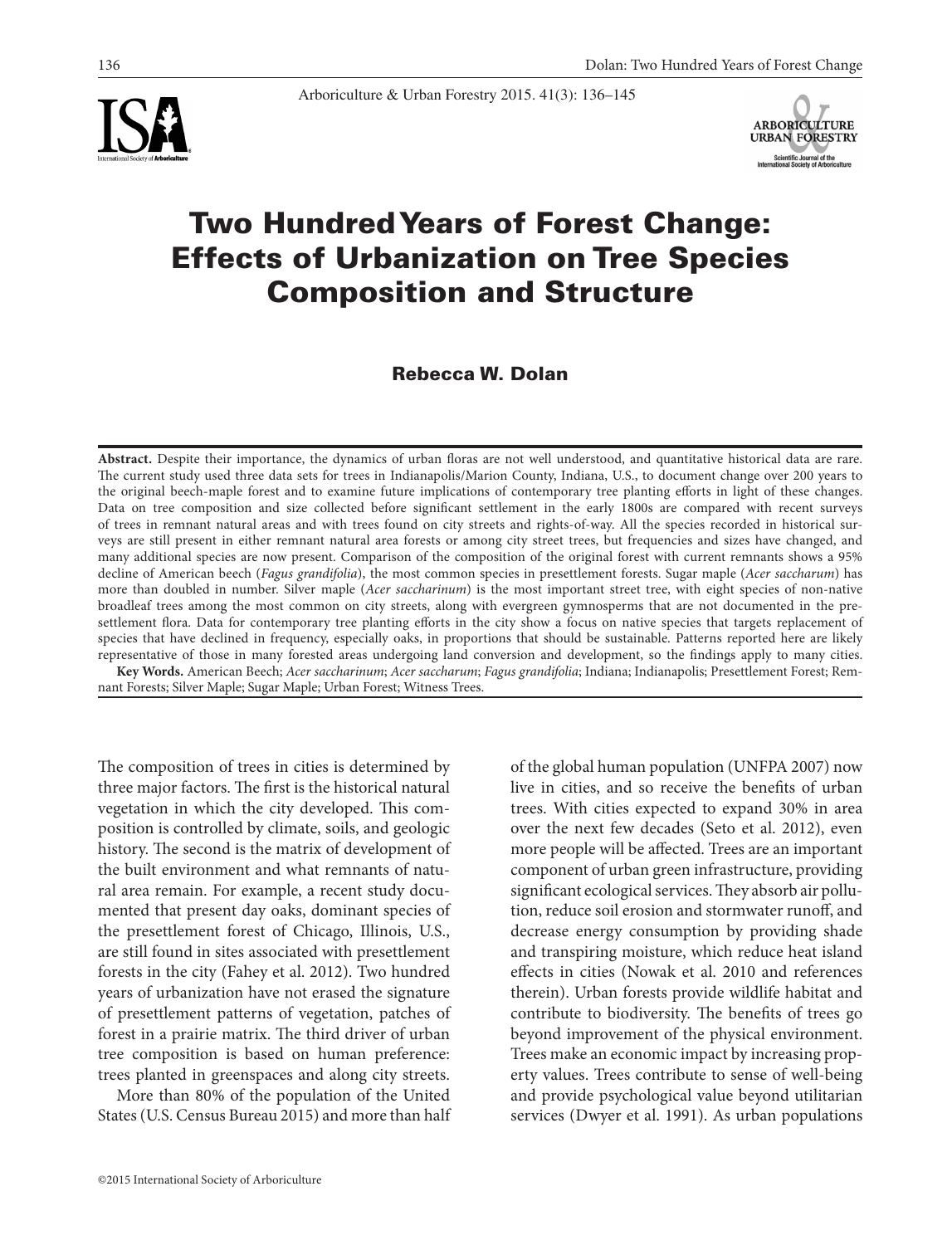swell, greenspace and green places in cities will provide for most people's contact with nature. However, despite their environmental importance and the large amounts of money spent to maintain them, there is still much that is not known (Nowak et al. 2010).

Although the urban forest composition of all cities have been shaped by these three factors, there are few cities for which data exist to allow comparison and quantification of pre-urban forest species composition and structure with current conditions. Having such data would allow for informed selection of trees for current planting programs that reflect species historically present—in terms of composition and relative frequency. To the extent practical, a focus on plantings that recreate historical forest have the potential to promote biodiversity across the spectrum of urban biota that rely on trees.

These data do exist for the City of Indianapolis, Indiana, in the American Midwest. Indianapolis is the thirteenth largest city in the United States and is a state capital. It was founded in a sparsely populated area in 1820, not by settlers, but by a proclamation of the U.S. Congress (Bodenhamer and Barrows 1994). The land on which the city was developed was surveyed by the federal government around the time Indianapolis was founded, as part of the opening of the Northwest Territory. Witness trees were identified to species and their sizes recorded as the land was surveyed.

This paper compares these historical records with recent data on trees collected from remnant natural areas and with inventories of street trees in the city. Objectives were to document how tree composition and size have changed over 200 years and to examine the implications of contemporary tree planting efforts in light of these changes. Patterns reported here are likely representative of those in many forested areas undergoing land conversion and development, putting numbers on trends that apply to many cities.

### MATERIAL AND METHODS

#### Natural Region Setting and History of Indianapolis

Indianapolis is located in Marion County, Indiana, in the center of the state. The city and the county are the same governmental unit, and so occupy the same geographic space, referred to as Indianapolis in this paper. Indianapolis has an estimated 900,000 people in a total area of 105,200 hectares, a very high human population density of 3,557/ km2 by United States standards (City Data 2015).

The city is located in the Central Till Plain Section of the Central Till Plain Natural Region (Homoya et al. 1985). Topographically, there is little relief except where streams cut into unconsolidated glacial till. Historical records and soil survey records indicate Indianapolis was almost entirely forested in pre-European presettlement times (Barr et al. 2002), with remaining land cover being open water or prairie. Mesic upland forest, mostly beech-maple association (Potzger et al. 1956), covered 76% of the county, with small areas of drier upland forest on ridges. Wet-mesic depressional forests were scattered throughout the county with floodplain forests along major rivers and tributaries. These forests were reduced to 13% cover by the late 1900s (Barr et al. 2002). Remaining forest cover is found in remnant natural areas and scattered woodlots, usually along streams in areas too wet or steep for farming (Brothers 1994). Logging and grazing likely occurred on these sites.

# Sources of Data

Three sources of tree data were analyzed for this study. Two are culled from previously published studies. Historical data from the 1820 General Land Office surveys for Marion County were transcribed from original records and summarized in Barr et al. (2002). Detailed individual tree size (e.g., diameter, assumed to be diameter at breast height, DBH) data were provided by the lead author of that paper for this current study; the data set is referred to as "historical." Current street tree species and sizes are from a forest resource analysis prepared for the City of Indianapolis by Peper et al. (2008). Finally, original to this paper, current tree composition in remnant natural areas in the city is presented, based on transect sampling conducted at five sites. All three sources provide data on individual tree identities and diameters.

Forest inventory data are also available for Marion and other counties in the United States through the USDA Forest Service Forest Inventory and Analysis Program (USDA FIAP 2015). This program now uses remote sensing combined with a sample of groundtruthed field plots to evaluate forest health annually.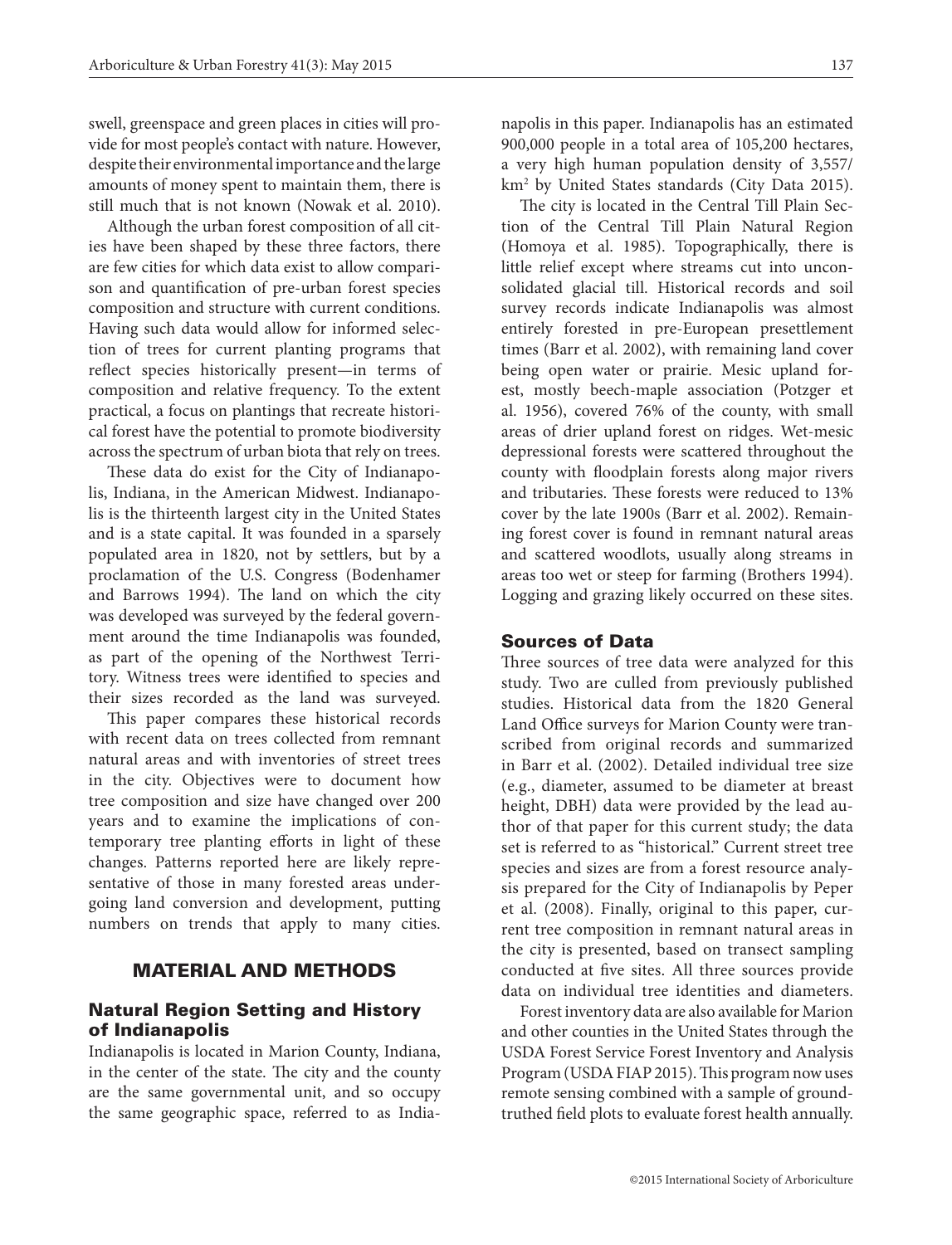Data estimated include species composition and size class. Percent sample errors of >50% associated with estimates for Marion County precluded use of detailed data from the program in this paper.

# Historical Data

The area that is now Indianapolis was surveyed by the General Land Office of the federal government from 1820 to 1822. Surveyors generally walked the perimeter of each square-mile section, recording the diameter and name of two or more witness trees at the intersection of each section and quarter section line. Although there is potential for bias in the choice of each tree serving as a witness tree, such as in favor of those of economic value or those whose bark is easy to mark, prior studies have not found evidence of systematic bias (Bourdo 1956; Radeloff et al. 1999). These General Land Office Survey records provide the best primary account of presettlement vegetation in Indiana (Barr et al. 2002). Although witness trees represent relatively few individual trees of the original forest, to the extent they were randomly selected they do accurately reflect percentage relationships between species present (Blewett and Potzger 1951) and provide quantitative information of species present at a particular point in time (Schulte and Mladenoff 2001; Vellend et al. 2013). Barr et al. (2002) provide a summary of transcribed survey notebooks for Marion County. They matched common names used by surveyors with currently used names. Their original transcribed data provide the historical data for the current study, 3,620 individual trees from 31 different species.

# Recent – Remnant Natural Areas

Tree composition data for extant remnant natural areas in Indianapolis is based on pooled data from five sites sampled from 2003 to 2007 (Table 1). All sites are forested. Three of the five sites—Spring Pond Nature Preserve, Eagle's Crest Nature Preserve, and Woollen's Gardens—were recognized in 1994 as being the best extant examples of what presettlement forests were like (Brothers 1994). Two different sampling protocols were used. Two sites were sampled using  $100 \text{ m}^2$  circular plots arrayed in a three  $\times$  three grid of plot centers separated by 20 m for a total of nine plots per grid (= grids method) (Table 1). All trees greater than 7.5

cm DBH were identified and their diameters recorded. At an additional three locations, point-quarter method sampling was used to quantify the vegetation present (= p-q method). Every 10 m along a 100 m transect, four trees were identified and their DBH recorded. Each transect therefore yielded data on 40 trees. These studies together yielded data on a total of 1,602 individual trees and their sizes.

Table 1. Natural remnants inventoried in recent years in Indianapolis, Indiana, U.S.

| Site                             | Year<br>inventoried | Size<br>(ha) | Sample<br>method | No. transects<br>or grids |
|----------------------------------|---------------------|--------------|------------------|---------------------------|
| Art and Nature Park              | 2005                | 24           | p-q              | 5                         |
| Eagle's Crest Nature<br>Preserve | 2007                | 120          | grids            | 8                         |
| Southwestways Park               | 2004                | 36           | $p - q$          | 10                        |
| Spring Pond Nature<br>Preserve   | 2007                | 18           | grids            | 8                         |
| Woollen's Garden Park            | 2003                | 15           | p-a              |                           |

# Street Trees

The City of Indianapolis maintains a database of trees on public rights-of-way. The database was compiled and analyzed as part of a 2008 cost-benefit analysis. The analysis addressed whether the accrued environmental benefits, such as energy savings and stormwater runoff reduction, and economic benefits, such as property value increase, from Indianapolis' street trees, justify the annual expenditures associated with them (e.g., tree planting, maintenance, agency administrative costs) (Peper et al. 2008). Some trees in the rights-of-way are naturally established remnants of the original forest, others have been planted. Species and DBH class data for 101,311 trees from that 2008 report comprise the street tree data in this study.

# Data Analysis

Data from the three data sources were compiled to document change in tree size and composition over the last 200 years. Attention was paid to developing an analysis scheme that acknowledged the limitations associated with each data type (e.g., lack of information on density). Where trees were identified only to genus in the historical data, species were similarly lumped for the other two data sources.

Importance integrates both numbers of individuals and size to provide a measure of how relatively predominant each species is. Impor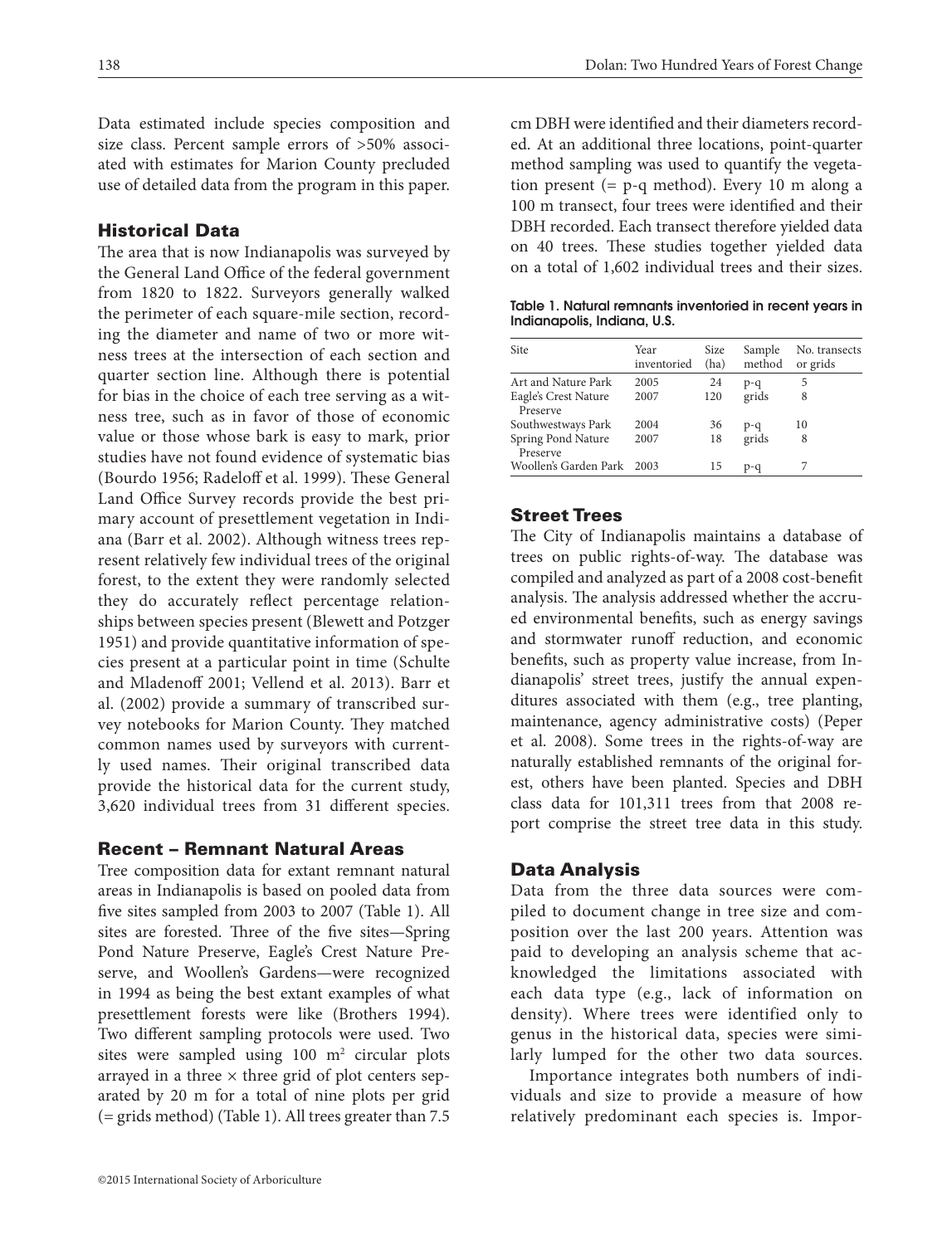tance for street trees are those values reported in Peper et al. (2008), calculated as the mean of the relativized frequency, leaf area, and canopy cover estimate for each species. Leaf area and canopy cover data were not available for historical and recent natural area trees, and so importance was calculated by adding frequency and relativized mean DBH for each species and dividing by two. The two methods for calculating importance are not directly comparable but provide a measure of which trees are most predominant in terms of both number and size in each data set.

The distribution of trees among size classes for the most common species was graphed to compare forest composition through time for all three data sources. This approach, analyzing tree size based on size class ranges rather than individual tree sizes, reduces some sources of error potentially associated with individual diameter values recorded in the General Land Office Surveys (see discussion in Schulte and Mladendoff 2001). Size implies age of tree and reproductive health of populations.

#### RESULTS

# Comparing and Historical and Recent Trees

The last 200 years have seen a change in tree composition in Indianapolis as the city has developed. Although all but five species (occurring in frequencies of less than 1%) identified during historical land surveys are still found in remnant natural areas in Indianapolis, the frequencies of some of the most common species have shifted significantly (Table 2). The most common species in presettlement forests, American beech (*Fagus grandifolia*), declined as a percentage of total trees by 95%. Two species, each representing 11% of the original forest, now have divergent patterns: sugar maple (*Acer saccharum*) has more than doubled in frequency, while white ash (*Fraxinus americana*) has declined to less than 1% of trees present. White oak (*Quercus alba*) has declined from 6% to 1%. Native elms (*Ulmus* spp.) have increased the most through time as a percentage of all trees, increasing almost five-fold from 5% of witness trees to 23% of trees in current natural areas. Boxelder (*Acer negundo*) and hickories (*Carya* spp.) changed in composition by less than 3% between the recorded periods. Twenty-two other species were present in very low numbers at both points in time.

The largest trees, based on mean DBH in the presettlement forests, were tulip popular (*Liriodendron tulipifera*), sycamore (*Platanus occidentalis*), various oak species, black walnut (*Juglans nigra*), and blue ash (*Fraxinus quadrangulata*). Tulip poplar, sycamore, and oak continue to be among the largest trees in Indianapolis' forests, while the mean size of black walnut and blue ash has declined. Cottonwood (*Populus* spp.) is the only species to nearly double in mean size (Table 2).

#### Street Trees

Street trees differ in composition from those in presettlement forests and in current natural areas in Indianapolis. All species recorded in historical surveys are present in street tree inventories, except one, black willow (*Salix nigra*). The difference comes with the addition of species not found in presettlement forests. Eight species of non-native broadleaf trees are among the most common in number on city streets (Table 2). Only one, tree of heaven (*Ailanthus altissima*), occurred in recent samples from natural areas. An additional group of non-native trees, evergreen gymnosperms, account for 10% of all street trees. The most common native street trees were silver maple, sugar maple, hackberry (*Celtis occidentalis*), and white ash. The most numerous non-natives were crabapple (*Malus* spp.) and white mulberry (*Morus alba*).

# Similarities of Species Composition in Data Sources

Based on the species presented in Table 2 (all species in historical and recent studies and street trees present at 5% frequency or greater), Jaccard's similarity of species composition between trees recently surveyed in remnants and those from the historical record is 66%, while street trees are only 28% similar to trees from the historical record, highlighting the difference in street tree composition compared with trees historically present in Indianapolis. Trees in remnants have a similarity of 41% with street trees.

#### Importance

Importance values document the decline of American beech and the increase of sugar maple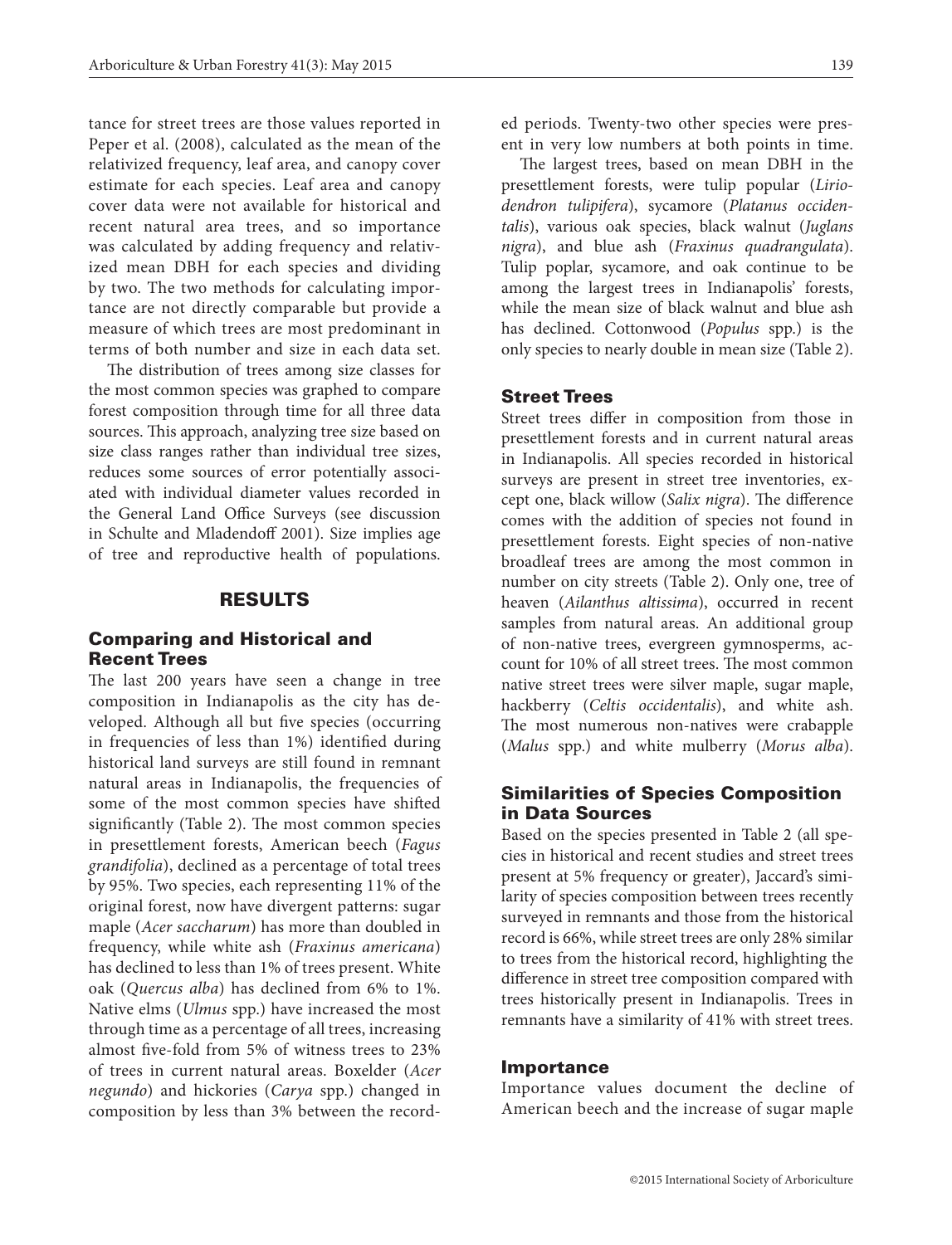| Species                              | Common name         | Historical     |                |                          | Recent remnants |                |
|--------------------------------------|---------------------|----------------|----------------|--------------------------|-----------------|----------------|
|                                      |                     | % of trees     | Mean DBH (cm)  | % of trees               | Mean DBH (cm)   | % of trees     |
| Acer negundo                         | Boxelder            | 5              | 25             | 8                        | 24              | $\mathbf{1}$   |
| Acer nigrum                          | Black maple         | <1             | 20             | 3                        | 24              | $<$ 1          |
| Acer saccharinum                     | Silver maple        | <1             | 33             | 5                        | 31              | 15             |
| Acer saccharum                       | Sugar maple         | 11             | 38             | 26                       | 13              | 6              |
| Aesculus glabra                      | Ohio buckeye        | <1             | 10             | 3                        | 11              | $<$ 1          |
| Betula nigra                         | River birch         | <1             | 40             | $\overline{\phantom{a}}$ | $\sim$          | $<$ 1          |
| Carpinus caroliniana                 | Musclewood          | $\mathbf{1}$   | 15             | <1                       | 5               | <1             |
| Carya spp. <sup>2</sup>              | Hickory spp.        | $\overline{7}$ | 35             | $\overline{4}$           | 20              | $\mathbf{1}$   |
| Celtis occidentalis                  | Hackberry           | 3              | 38             | 5                        | 19              | 6              |
| Cornus florida                       | Flowering dogwood   | <1             | 10             | <1                       | 5               | $\mathbf{2}$   |
| Crataegus spp.                       | Hawthorne           | $\leq$ 1       | 20             | $<$ 1                    | 9               | $\mathbf{1}$   |
| Fagus grandifolia                    | American beech      | 40             | 38             | $\overline{2}$           | 33              | <1             |
| Fraxinus americana                   | White ash           | 11             | 40             | $<$ 1                    | 34              | 5              |
| Fraxinus pennsylvanica               | Green ash           | <1             | 35             | $\overline{2}$           | 31              | $\overline{2}$ |
| Fraxinus quadrangulata               | Blue ash            | <1             | 50             | <1                       | 10              | <1             |
| Gleditsia triacanthos                | Honeylocust         | $\leq$ 1       | 30             | $\mathbf{1}$             | 31              | $\overline{2}$ |
| Juglans cinerea                      | Butternut           | $\leq$ 1       | 25             | $\overline{a}$           | $\sim$          | <1             |
| Juglans nigra                        | Black walnut        | $\overline{2}$ | 53             | $\mathbf{2}$             | 30              | $\mathbf{1}$   |
| Liriodendron tulipifera              | Tulip poplar        | $\mathbf{1}$   | 68             | $\mathbf{1}$             | 68              | $\mathbf{1}$   |
| Ostrya virgiana                      | Hophornbeam         | $\mathbf{1}$   | 15             | $<$ 1                    | 24              | <1             |
| Platanus occidentalis                | Sycamore            | $\mathbf{1}$   | 68             | $\mathbf{1}$             | 62              | $\mathbf{1}$   |
| Populus grandidentata                | Bigtooth aspen      | <1             | 14             | ÷                        | $\sim$          | $<$ 1          |
| Populus deltoides                    | Cottonwood          | $\mathbf{1}$   | 30             | $\mathbf{1}$             | 58              | $\overline{2}$ |
| Quercus alba                         | White oak           | 6              | 58             | $\mathbf{1}$             | 53              | <1             |
| Ouercus rubra                        | Red oak             | $\mathbf{1}$   | 50             | $\mathbf{1}$             | 67              | $\overline{2}$ |
| Quercus velutina                     | <b>Black oak</b>    | $\mathbf{1}$   | 60             | $<$ 1                    | 45              | $<$ 1          |
| Quercus spp. <sup>y</sup>            | Other oaks          | <1             | 60             | $\mathbf{2}$             | 42              | $\overline{c}$ |
| Salix nigra                          | <b>Black willow</b> | <1             | 48             | $\overline{\phantom{a}}$ | $\overline{a}$  | $\frac{1}{2}$  |
| Salix spp.                           | Willow              | $\leq$ 1       | 18             | $\overline{a}$           | $\sim$          | $\mathbf{1}$   |
| Tilia americana                      | Basswood or linden  | $\mathbf{1}$   | 33             | 1                        | 28              | $<$ 1          |
| Ulmus spp. $x$                       | Elm spp.            | 5              | 43             | 23                       | 14              | $<$ 1          |
| Acer rubrum                          | Red maple           | L.             | $\overline{a}$ | <1                       | 15              | $\overline{c}$ |
| Ailanthus altissima <sup>w</sup>     | Tree of heaven      |                | L,             | <1                       | 13              | $\mathbf{1}$   |
| Cercis canadensis                    | Redbud              | L,             | Ĭ.             | <1                       | 12              | $\overline{2}$ |
| Diospyros virginiana                 | Persimmon           | J.             | ä,             | $<$ $1$                  | 30              | $<$ 1          |
| Fraxinus profunda                    | Pumpkin ash         |                |                | <1                       | 16              | <1             |
| Maclura pomifera <sup>w</sup>        | Osage-orange        |                |                | <1                       | 23              | $<$ 1          |
| Morus alba <sup>w</sup>              | White mulberry      |                |                | <1                       | 20              | 3              |
| Prunus serotina                      | Blackcherry         |                |                | $\mathbf{2}$             | 20              | $\mathbf{2}$   |
| Robinia pseudoacacia <sup>w</sup>    | <b>Black locust</b> |                |                | $\overline{c}$           | 37              | $\mathbf{1}$   |
| Sassafras albidum                    | Sassafras           |                |                | $<$ 1                    | $\overline{4}$  | <1             |
| Ulmus pumila <sup>w</sup>            | Siberian elm        |                |                | L.                       |                 | $\overline{4}$ |
| Gymnosperm spp. <sup>w</sup>         | Gymnosperms         |                |                |                          |                 | 10             |
| Acer platanoidesw                    | Norway maple        |                |                |                          |                 | 3              |
| Catalpa speciosa <sup>w</sup>        | Northern catalpa    |                |                |                          |                 | $\mathbf{1}$   |
| Liquidambar styraciflua <sup>w</sup> | Sweetgum            |                |                |                          |                 | 1              |
| Malus spp. $W$                       | Crabapple           |                |                |                          |                 | $\overline{4}$ |
| Prunus spp.                          | Plum                | $\overline{a}$ | $\overline{a}$ |                          |                 | 1              |
| Pyrus calleryana <sup>w</sup>        | Callery pear        | $\overline{a}$ | L,             |                          |                 | $\mathbf{1}$   |

Table 2. Frequency and mean diameter at breast height (DBH) for trees in historical and recent datasets, along with street trees present at 5% frequency or greater. Frequency values of greater than five are in bold. Historical data are from Barr et al. (2002). Most common street tree data are from Peper et al. (2008).

<sup>z</sup> *Carya cordiformis* (bitternut hickory), *C. glabra* (pignut hickory), *C. laciniosa* (shellbark hickory), and *C. ovata* (shagbark hickory).

<sup>y</sup> *Quercus macrocarpa* (bur oak), *Q. michauxii* (swamp white oak), *Q. muehlenbergii* (chinquapin oak), and *Q. palustris* (pin oak).

<sup>x</sup> *Ulmus americana* (American elm), *U. thomasii* (rock elm), and *U. rubra* (slippery elm).

w Not native to Indianapolis/Marion County.

and elm over time in extant remnants compared to historic forests in Indianapolis (Table 2). Comparing historical data with recent data from remnant forests shows American beech declined by almost 90% while sugar maple and elm almost doubled in importance. American beech, white ash, sugar maple, white oak,

hickory, and elm dominated original forests. In current remnant forests, sugar maple and elm species dominate, with boxelder the only other species with an importance of five or greater. The decline in dominance of American beech with time is replaced largely by small increases in importance of many other trees.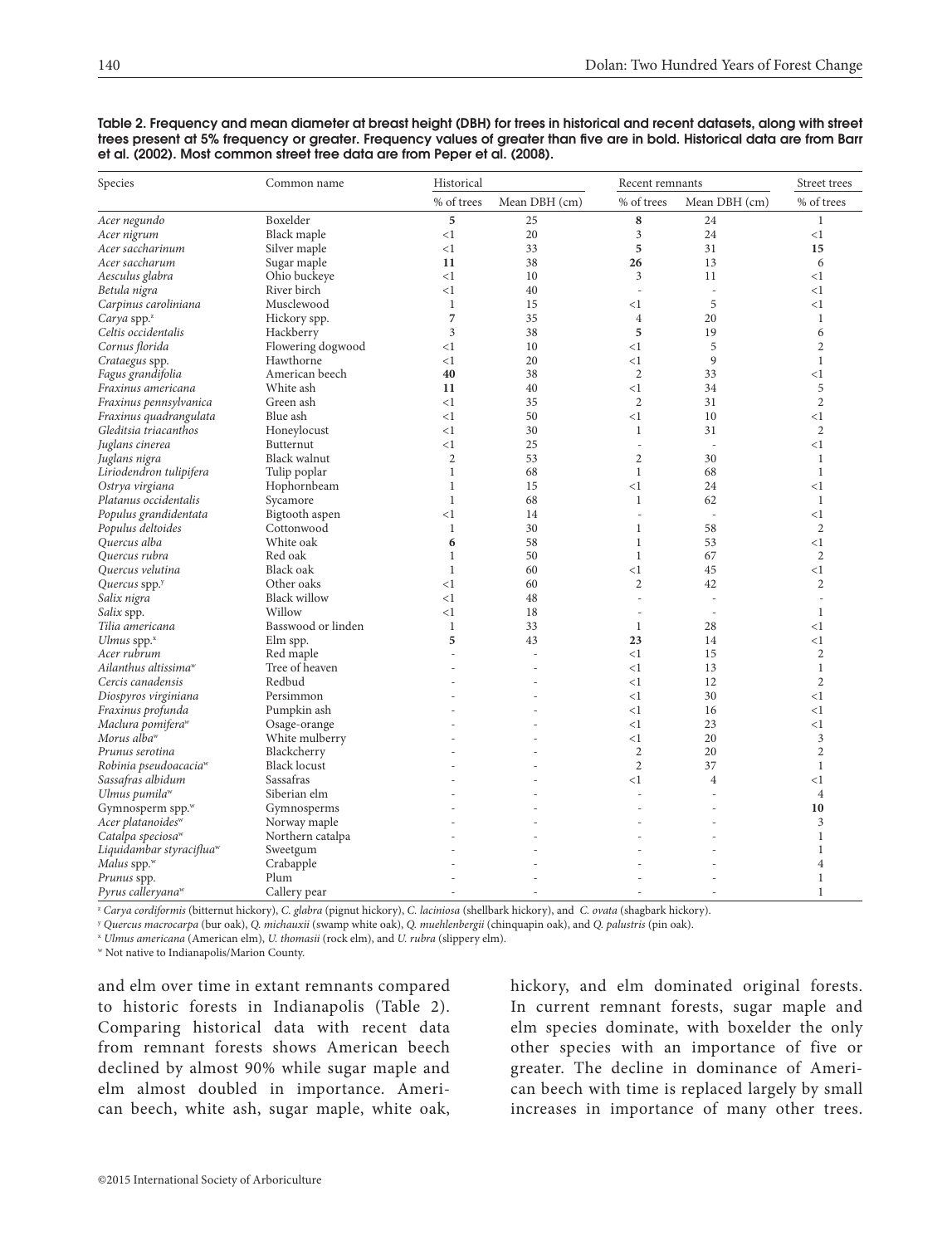Silver maple is the predominant street tree, with 25% importance. Sugar maple, hackberry, and white ash are other species with importance values greater than five.

#### Size Class Distributions

Size distribution of American beech has shifted from 60% of stems being in the smallest three size classes historically to a more even distribution, with no size class having over 20% of stems (Figure 1). Sugar maple has had a reverse trend, with stems in the two smallest size classes increasing 18%. Elm has similarly experienced a large increase in the percentage of trees in the smaller size classes in recent remnants, compared to historical records.

Because street trees do not have natural recruitment patterns due to growing in managed environments, shapes of size class distribution curves are not informative of reproductive success, but they do offer insight into likely future population structure. Sugar maple and elm are likely to increase in predominance, while beech will decline based on size class distribution (Figure 1).

#### **DISCUSSION**

Tree species composition in Indianapolis has changed with 200 years of habitat conversion and urbanization. Although all the species recorded in historical surveys are still present in either remnant natural area forests or among city street trees, proportions and sizes have changed and many additional species are now present. There has been a large decline in American beech with an increase in sugar maple. Data in the USDA Forest Service Forest Inventory and Analysis Program (USDA FIAP 2015) for trees on forest land (land at least 10% stocked by trees, including land formerly covered by trees and naturally regenerating) and timberland (forest land that is producing or is capable of producing forest crops of industrial wood) in Indianapolis (FIDO) based on 119 plots, confirm the trends reported in this paper. For example, from 2003 to 2013, sugar maple increased as a percentage of total estimated trees from 18% to 27%, with increases concentrated among the smallest trees. The



**Figure 1. Frequency histogram of size distribution (DBH): a) sugar maple (***Acer saccharum***), b) American beech (***Fagus grandifolia***), and c) elm (***Ulmus* **spp.) species trees from three different data sources in Indianapolis, Indiana. Size classes: 1 = 7.6–15.2 cm (3–6 inches), 2 = 15.2–30.5 cm (6–12 inches), 3 = 30.5–45.7 cm (12–18 inches), 4 = 45.7–61.0 cm (18–24 inches), 5 = 61.0–76.2 cm (24–30 inches), 6 = 76.2– 91.4 cm (30–36 inches), 7 = 91.4–106.7 cm (36–42 inches), 8 = >106.7 cm (>42 inches). All size classes were scaled in inches due to street tree data only being reported in inch interval size classes in the street tree data source (Peper et al. 2008).**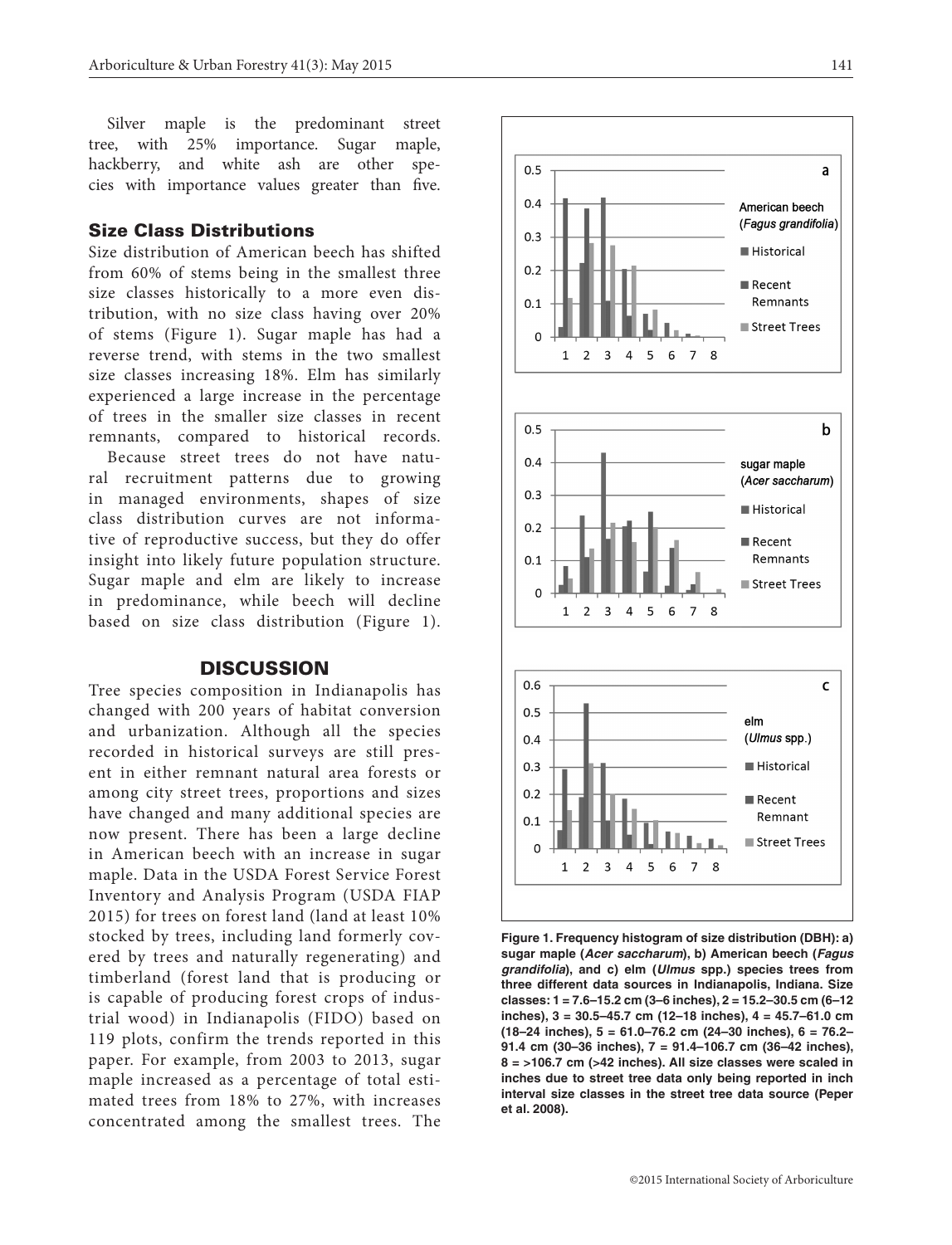percentage of sugar maple in the smallest size classes (2.5 to 15 cm) increased from an estimated 22% to 33% to all trees in these classes.

The decline of American beech is likely explained in part by the loss of beech-maple forest through direct habitat destruction or conversion. Seventy-six percent of the county was covered by beech-maple forest in presettlement times (Barr et al. 2002). Upland forest was preferentially cleared for agriculture in the early part of the 19th century (Brothers 1994), which is reflected in the current estimated remaining forest cover in the county of 13% (Barr et al. 2002).

Additional factors that may have contributed to the decline of American beech in Marion County include poor tolerance of disturbance (especially disturbance to its shallow roots), compacted urban soil, low preference in the landscape industry due to its not doing well as ball-andburlap stock, and the fact that its smooth bark is subject to vandalism in street and park settings (Carrie Tauscher, urban forester, Indiana Department of Natural Resources pers. comm.). It should also be noted that American beech frequency may have been overstated in the historical surveys. This species may have been preferentially selected for witness trees due to its smooth bark which would have been easy to blaze and mark.

The species shifts observed in Indianapolis may also be due in part to larger regional changes. Increasing presence of sugar maple and decline of American beech was noted in Indiana as early as 1977 (Abrell and Jackson 1977). The increase in sugar maple has been attributed to release from competition with American beech and alteration of natural fire regimes (USDA 2006). Decreased fire favors fire-sensitive species like sugar maple. The large proportion of small sugar maples in Indianapolis suggests the species will continue to increase in importance. As it becomes more dominant, sugar maple can have a cascading effect, further influencing forest composition through secondary effects, including altered nitrogen cycling (Lovett and Mitchell 2004).

Recent surveys also support a large increase in elm species, an increase in frequency from 5% to 23%, compared with historical records. Native elms may be any of three species, American elm (*Ulmus americana*), rock elm (*U. thomasii*), or slippery elm (*U. rubra*). Dutch elm disease, introduced in the 1950s in Indiana, killed almost all large elms. Natural populations have rebounded in some areas, but the disease still kills larger, older trees. Size of elm has decreased from a mean DBH of 43 cm to 14 cm in current remnants. Street tree elms include non-native Siberian elm (*Ulmus pumila*).

Blackcherry (*Prunus serotina*) was not reported in the historical data. This may be because of its extremely flaky bark, which is hard to mark, and it might have been avoided by surveyors. It may also be that as a fast-growing tree of forest openings, it has become much more common with the forest disturbance that accompanied settlement and urbanization. Interestingly, *Sassafras*, the most common tree in urban forests in a recent statewide study (Nowak et al. 2007), and another fast-growing tree of species of forest openings, was not recorded in historical surveys and was very rarely encountered in recent surveys in natural remnant woods. Boxelder, a fast-growing disturbance-tolerant species, remained of similar low importance.

Cottonwoods, the trees with the largest increase in mean size between historical surveys and current remnants, are primarily found along streams and creeks and in floodplain forests bordering streams and creeks. Many of the remnant patches of this habitat type in Indianapolis are now protected as parks. The increase in tree size may be due to protection from disturbance.

The most striking difference between urban street tree composition and that of historical or current natural woods is the large percentage of silver maple. Its predominance has increased almost thirty times over presettlement values. In Chicago, dominance of silver maple has increased an amazing 80,000 percent over the same recorded period (Fahey et al. 2012). This species was often a street tree of choice in the 20th century because of its fast growth. It is not recommended for planting in urban forests in Indiana (IDNR 2015) because its quick growth makes it weak and susceptible to damage in wind and ice storms. The species is not among those currently being planted on city streets (Table 3).

Although all trees recorded in the historical survey records are found among Indianapolis' street trees, many other species are now planted in the city. The proportion of importance represented by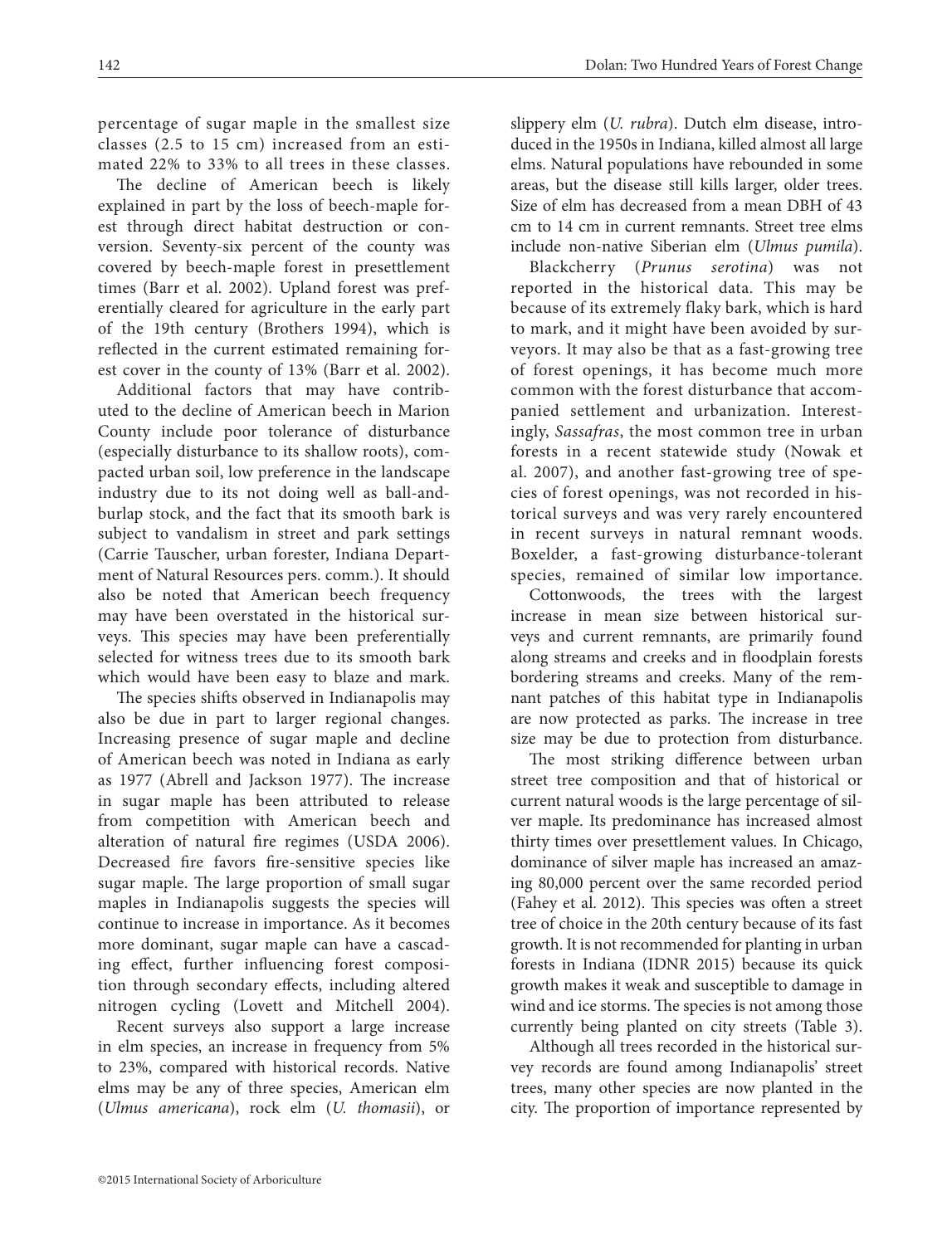other species, where species in the original forest once grew, has greatly increased. Evergreen gymnosperms, none present in presettlement Indianapolis, with the possible exception of redcedar (*Juniperus virginiana*), comprise 10% of street trees. These data show that human preference has greatly altered the tree composition of Indianapolis. Shifts in dominance from native species, such as oaks, to smaller-statured, shorter-lived nonnative species have been reported for the urban forests of Chicago, with associated loss of ecosystem service over time predicted (Fahey et al. 2012).

#### The Future

The non-profit beautification group Keep Indianapolis Beautiful (KIB) is partnering with the city to plant 100,000 trees. The choice of species planted will be the greatest opportunity humans have to directly influence the future of Marion County's urban tree composition. Records of recent plantings show native trees are the most commonly selected, with over 20% of 12,174 trees planted since 2008 being species of oaks (Table 3).

Oaks have declined in the county since presettlement times. Species of depressional ponds and seasonally flooded wetlands, like swamp white oak (*Quercus bicolor*) and bur oak (*Q. macrocarpa*), have had their habitats drained. Oaks planted in urban spaces will replace an all but lost component of the native forest, providing wildlife with food and habitat. Oaks in the eastern United States provide significant ecological services as one of the best food sources for birds and other desirable wildlife that feed on insects (Burghardt et al. 2009).

Although slightly more than 20% of trees planted by KIB are oaks, no single species comprises more than 10% of the total. For sustainability in an urban forest, Santamour (1990) recommends no single species should be more than 10% of trees planted in a given area, and no genus more than 20%. KIB's planting list also follows the recommendation of Peper et al. (2008), for Indianapolis to plant non-maples.

Natural forces that will continue to influence forest composition on a landscape scale include additional introduced pests. The emerald ash borer (*Agrilus planipennis* Fairmaire) (EAB), a coleopteran beetle, was recently introduced and is spreading in the county (Purdue Univ. Extension 2015). Ashes have declined from approximately 12% of all trees in historical surveys, to around 3% in recent surveys, before the arrival of the EAB. It is predicted all untreated trees will die. Ashes comprise about 7% of street trees.

Streetscape tree selection is influenced by many factors, including availability, price, aesthetics, species' viability in the urban environment, and cost of maintenance. To the extent native species can be chosen while weighing these factors, urban trees can increase biodiversity of associated flora and fauna (Ikin et al. 2012) in cities while promoting regional distinctness and countering biotic homogenization. However, a caveat looking into the more distant future, is that as tree species distributions are shifted by global climate change, historical species composition may become less relevant as baseline condition data.

Table 3. Trees planted in Indianapolis by Keep Indianapolis Beautiful (2008–2011).

| Species                          | Common name          | Qty. | % total |
|----------------------------------|----------------------|------|---------|
| Quercus macrocarpa               | Bur oak              | 774  | 6.4     |
| Quercus bicolor                  | Swamp white oak      | 745  | 6.1     |
| Cercis canadensis                | Redbud               | 592  | 4.9     |
| Amelanchier $\times$ grandiflora | Serviceberry         | 520  | 4.3     |
| Quercus rubra                    | Red oak              | 416  | 3.4     |
| Quercus muehlenbergii            | Chinquapin oak       | 415  | 3.4     |
| Gymnocladus dioicus              | Kentucky coffeetree  | 407  | 3.3     |
| Liquidambar styraciflua          | Sweetgum             | 387  | 3.2     |
| Juniperus virginiana             | Redcedar             | 383  | 3.1     |
| Acer saccharum                   | Sugar maple          | 377  | 3.1     |
| Ulmus americana                  | American elm         | 368  | 3.0     |
| Nyssa sylvatica                  | Black gum            | 336  | 2.8     |
| Acer rubrum                      | Red maple            | 323  | 2.7     |
| Amelanchier sp.                  | Serviceberry species | 319  | 2.6     |
| Quercus sp.                      | Oak species          | 255  | 2.1     |

# CONCLUDING REMARKS

With an estimated annual loss of urban tree cover, a proxy for overall urban forest resources, of 0.9% in the United States (Nowak and Greenfield 2012), threats to urban trees continue. Information on how urban forests are changing is needed to better inform policies to "protect, sustain and enhance urban forests health and benefits for future generations" (Peper et al. 2008). Although it does not include data for trees in backyards or other private property (those data do not exist for Indianapolis and likely never will due to property owners' rights), this study provides a snapshot of tree composition in Indianapolis, allowing a degree of quantification of the current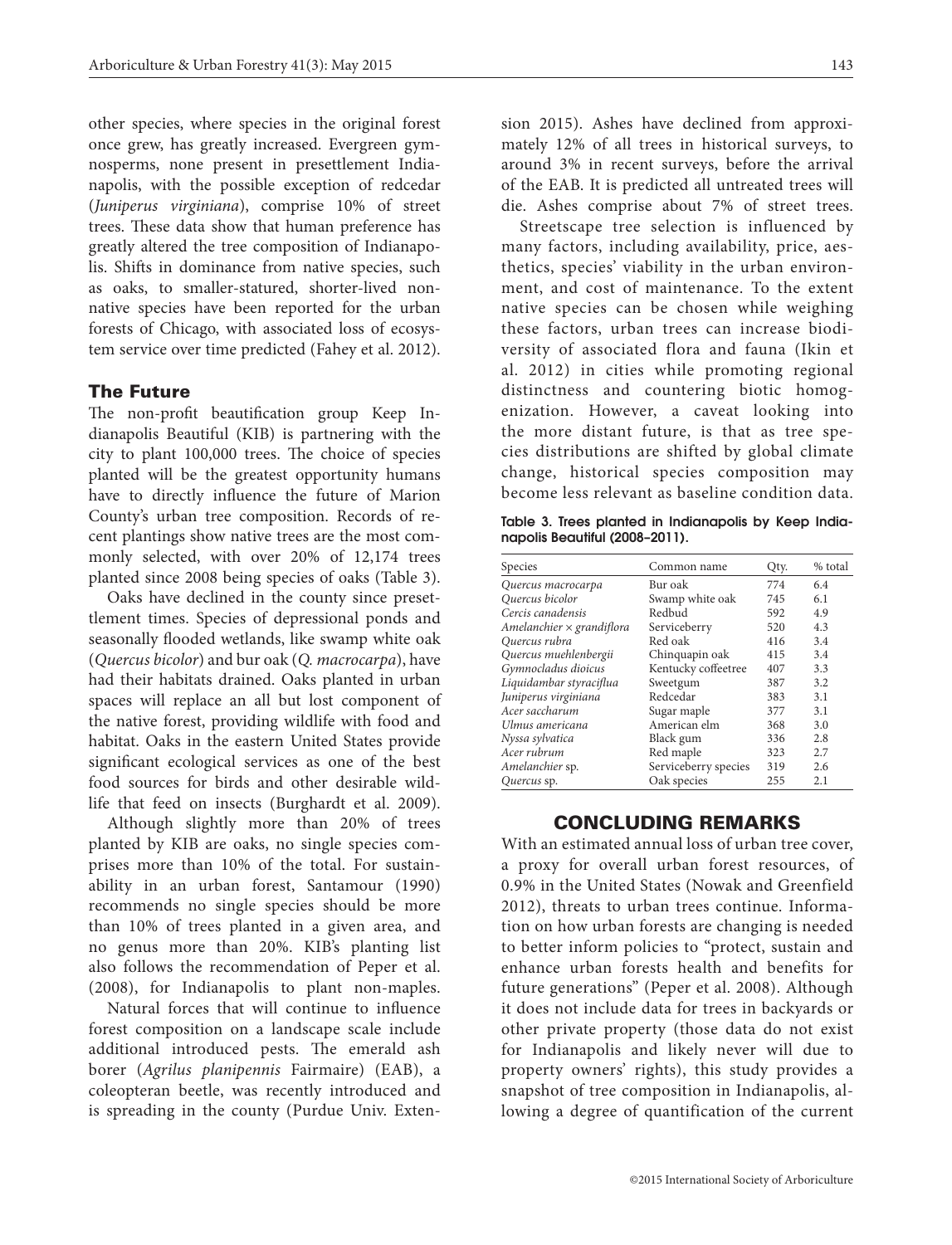fingerprint of human alteration of forests in the city. Patterns reported here are likely representative of those in many forested areas undergoing land conversion and development, so the findings apply to many cities. The quantitative data presented here provide baseline numbers to which the future urban forest of Indianapolis can be compared and which can be used for statistical comparisons with data from other cities.

**Acknowledgments.** Witness tree data were supplied by Bob Barr, Center for Earth and Environmental Sciences, Indiana University Purdue University, Indianapolis. The Indianapolis Parks Department Office of Land Stewardship funded the recent inventories of natural areas. Thanks to Don Miller of Indy Parks for encouraging and facilitating urban botanical research in Indianapolis. Marcia Moore and many Butler University undergraduates assisted with field work. Burney Fisher and Carrie Tauscher made valuable comments that improved earlier manuscript drafts.

#### LITERATURE CITED

- Abrell, D.B., and M.T. Jackson. 1977. A decade of change in an old-growth beech-maple forest in Indiana. American Midland Naturalist 98:22–32.
- Barr, R.C., B.E. Hall, J.A. Wilson, C. Souch, G. Lindsey, J.A. Bacone, R.K. Campbell, and L.P. Tedesco. 2002. Documenting changes in the natural environment of Indianapolis-Marion County from European settlement to the present. Ecological Restoration 20:37–46.
- Blewett, M.B., and J.E. Potzger. 1951. The forest primeval of Marion and Johnson counties, Indiana, in 1918. Butler University Botanical Studies 10:40–52.
- Bodenhamer, D.J., and R.D. Barrows. 1994. The Encyclopedia of Indianapolis. Indiana University Press, Bloomington, Indiana, U.S. 1600 pp.
- Bourdo, E.A. 1956. A review of the General Land Office Survey and of its use in quantitative studies of former forests. Ecology 37:754–768.
- Brothers, T.S. 1994. Flora and Fauna. pp. 583–585. In: D.J. Bodenhamer and R.D. Barrows (Eds.). The Encyclopedia of Indianapolis, Indiana University Press, Bloomington, Indiana, U.S.
- Burghardt, K.T., D.W. Tallamy, and W.G. Shriver. 2009. Impact of native plants on bird and butterfly biodiversity in suburban landscapes. Conservation Biology 23:219–224.
- City Data. 2015. <www.city-data.com>
- Dwyer, J.F., H.W. Schroeder, and P.H. Gobster. 1991. The significance of urban trees and forests: toward a deeper understanding of values. Journal of Arboriculture17:276–284.
- Fahey, R.T., M.L. Bowles, and J.L. McBride. 2012. Origins of the Chicago urban forest: Composition and structure in relation to presettlement vegetation and modern land use. Arboriculture & Urban Forestry 38:181–193.
- Homoya, M.A., D.B. Abrell, J.R. Aldrich, and T.W. Post. 1985. Natural Regions of Indiana. Proceedings of the Indiana Academy of Science 94:245–268.
- IDNR (Indiana Department of Natural Resources). 2015. Community & Urban Forestry. <www.in.gov/dnr/forestry/2854.htm>
- Ikin, K., E. Knight, D.B. Lindenmayer, J. Fischer, and A.D. Manning. 2012. The influence of native versus exotic streetscape vegetation on the spatial distribution of birds in suburbs and reserves. Diversity and Distributions <doi:10.1111/j.1472-4642.2012.00937.x>
- Lovett, G.M., and M.J. Mitchell. 2004. Sugar maple and nitrogen cycling in the forests of eastern North America. Frontiers in Ecology and the Environment 2:81–88.
- Nowak, D.J., and E.J. Greenfield. 2012. Tree and impervious cover change in U.S. cities. Urban Forestry & Urban Greening 11:21–30.
- Nowak, D.J., A.B. Cumming, D.B. Twardus, R. Hoehn, and M. Mielke. 2007. Monitoring Urban Forests in Indiana: Pilot Study 2002. National Forest Health Monitoring Program. NA-FR-01-07. U.S. Department of Agriculture, Forest Service, Northern Research Station, Newtown Square, Pennsylvania, U.S. 13 pp.
- Nowak, D.J., S.M. Stein, P.B. Randler, E.J., Greenfield, S.J. Comas, M.A. Carr, and R.J. Alig. 2010. Sustaining America's Urban Trees and Forests: a Forests on the Edge Report. General Technical Report NRS-62. U.S. Department of Agriculture, Forest Service, Northern Research Station, Newtown Square, Pennsylvania, U.S. 27 pp.
- Peper, P.J., E.G. McPherson, J.R. Simpson, K.E. Varga, and Q. Xiao. 2008. City of Indianapolis, Indiana municipal forest resource analysis. Technical report to: Indy Parks and Recreation Department, City of Indianapolis, Indiana. Center for Urban Forest Research, USDA Forest Service, Pacific Southwest Research Station, Davis. 68 pp.
- Potzger, J.E., M.E. Potzger, and J. McCormick. 1956. The forest primeval of Indiana as recorded in the original U.S. land surveys and an evaluation of previous interpretations of Indiana vegetation. Butler University Botanical Studies 13:95–111.
- Purdue University Extension. Emerald Ash Border in Indiana. <http://extension.entm.purdue.edu/EAB/index.php?page=ident/ eab>
- Radeloff, V.C., D.J. Mladenoff, H.S. He, and M.S. Boyce. 1999. Forest landscape change in the northwestern Wisconsin Pine Barrens from pre-European settlement to the present. Canadian Journal of Forestry Research 29:1649–1659.
- Santamour, F.S. 1990. Trees for urban planting: diversity, uniformity and common sense. pp. 57–65. In: Proceedings of the 7th Conference of Metropolitan Tree Improvement Alliance (METRIA), The Morton Arboretum, Lisle, Illinois, U.S.
- Schulte, L.A., and D.J. Mladenoff. 2001. The original US Public Land Survey records: Their use and limitations in reconstructing presettlement vegetation. Journal of Forestry 99:5–10.
- Seto, K.S., B. Güneralp, and L.R. Hutyra. 2012. Global forecasts of urban expansion to 2030 and direct impacts on biodiversity and carbon pools. Proceedings of the National Academy of Science <doi:10.1073/pnas.1211658109>
- U.S. Census Bureau. 2015. <www.census.gov/geo/www/ua/uafaq. html>
- UNFPA. 2007. State of the World Population 2007: Unleashing the Potential of Urban Growth. United Nations Population Fund, New York City, New York, U.S. 108 pp.
- USDA FIAP. 2015. <http://www.fia.fs.fed.us>
- USDA. 2006. Plant guide: sugar maple. <http://plants.usda.gov/ plantguide/pdf/pg\_acsa3.pdf>
- Vellend, M., C.D. Brown, H.M. Kharouba, J.L. McCune, and I.H. Myers-Smith. 2013. Historical ecology: Using unconventional data sources to test for effects of global environmental change. American Journal of Botany 100:1294–1305.